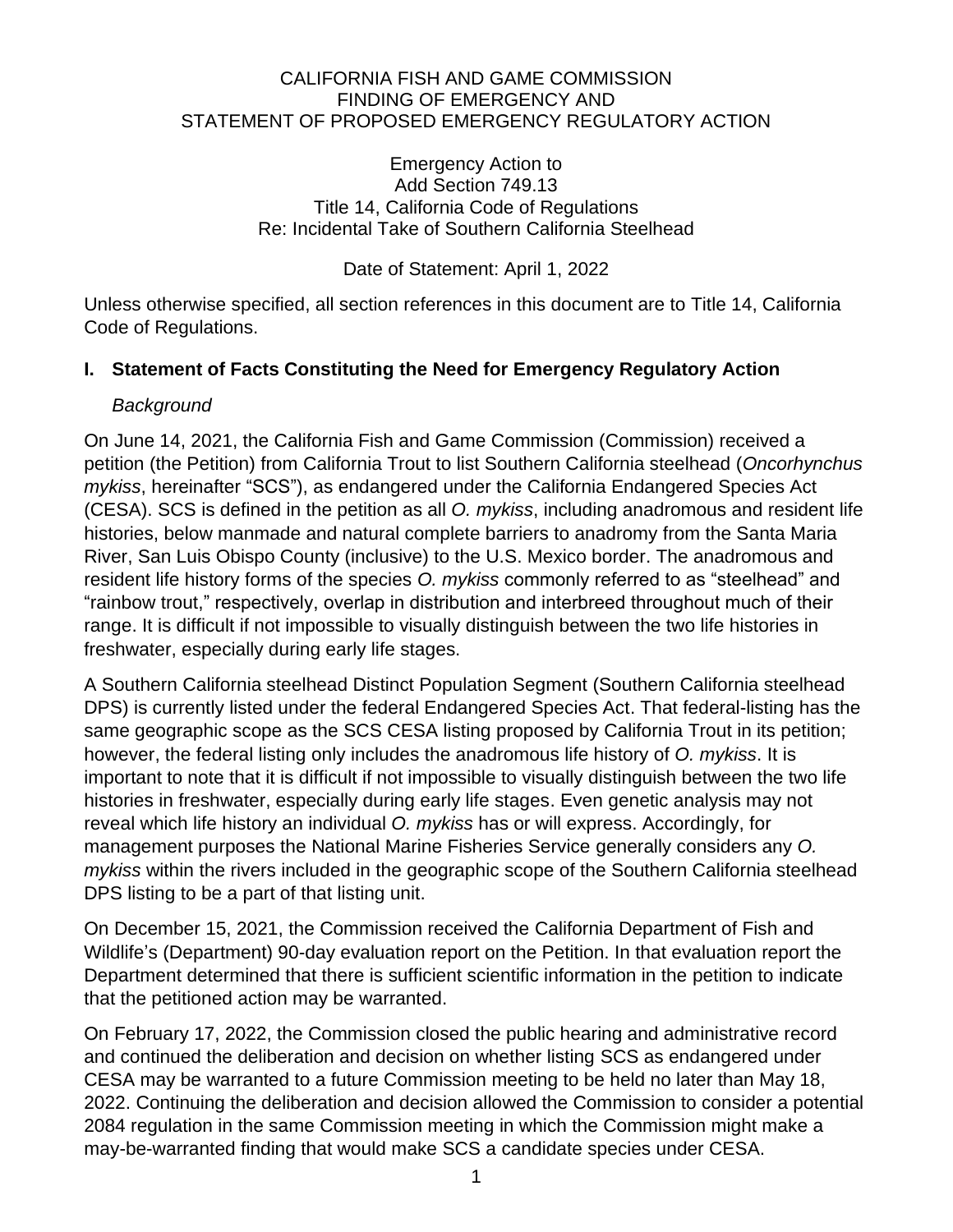On April 21, 2022, the Commission found that listing SCS under CESA may be warranted pursuant to FGC Section 2074.2, and SCS will become a CESA candidate species upon the Commission's publication of a notice of finding that the Commission has accepted the California Trout Petition for consideration and designated SCS as a candidate species under CESA.

## *Statutory Authority*

Candidate-species are protected from take under CESA pursuant to Fish and Game Code (FGC) sections 2080 and 2085. FGC Section 86 states that "[t]ake means hunt, pursue, catch, capture, or kill or attempt to hunt, pursue, catch, capture, or kill." Under FGC Section 2084, CESA provides that the Commission may adopt regulations to authorize take of candidate species, based on the best available scientific information, when the take is otherwise consistent with CESA. As with all regulations, the Commission may adopt a regulation under Section 2084 on an emergency basis when it determines that a situation exists that calls for immediate action to avoid serious harm to the public peace, health, or safety.

Consistency Determinations (CD) pursuant to FGC Section 2080.1 or Incidental Take Permits (ITP) pursuant to FGC Section 2081, subdivision (b), may also authorize the take of CESA candidate species. CESA take may only be authorized through a CD after the Department has determined that a project's federal take authorization under the federal Endangered Species Act meets certain CESA criteria; some federal take authorizations will likely not entirely meet those criteria. The Department may authorize CESA take through an ITP on a project-specific basis, which would be a substantially more lengthy and costly process for getting CESA take authorization than through this proposed emergency regulation.

# *Finding of Emergency*

The Commission considered the following factors in determining whether an emergency exists: public health, and safety, as well as the magnitude of potential harm; the immediacy of the need; and whether the anticipation of harm has a basis firmer than simple speculation and has determined that an emergency regulation authorized under FGC Section 2084 is needed. In this case, an emergency exists because of the immediate, serious harm to the public health, or safety that would be caused by work delays or stoppages for projects or activities that relate to flood control and provide flood protection necessary to prevent flood damage to communities or infrastructure; projects or activities that relate to highways and provide public-safety benefits through highway maintenance or improvements; or projects or activities that relate to the diversion, impoundment, or discharge of water and provide water supply or water treatment for essential domestic, agricultural, industrial, or other commercial uses. Regarding projects or activities that provide water supply, on March 28, 2022, in Executive Order N-7-22, Governor Newsom ordered that the previously proclaimed states of emergency due to extreme and expanding drought conditions that exist across all the counties of California shall remain in full force and effect. The proposed addition of Section 749.13 creates a special order allowing incidental take of SCS during CESA candidacy for certain activities subject to specific terms and conditions described below.

## **II. Proposed Emergency Regulations**

Under this emergency regulation the Commission will authorize the incidental take of SCS during the candidacy period that may occur during the implementation of certain projects or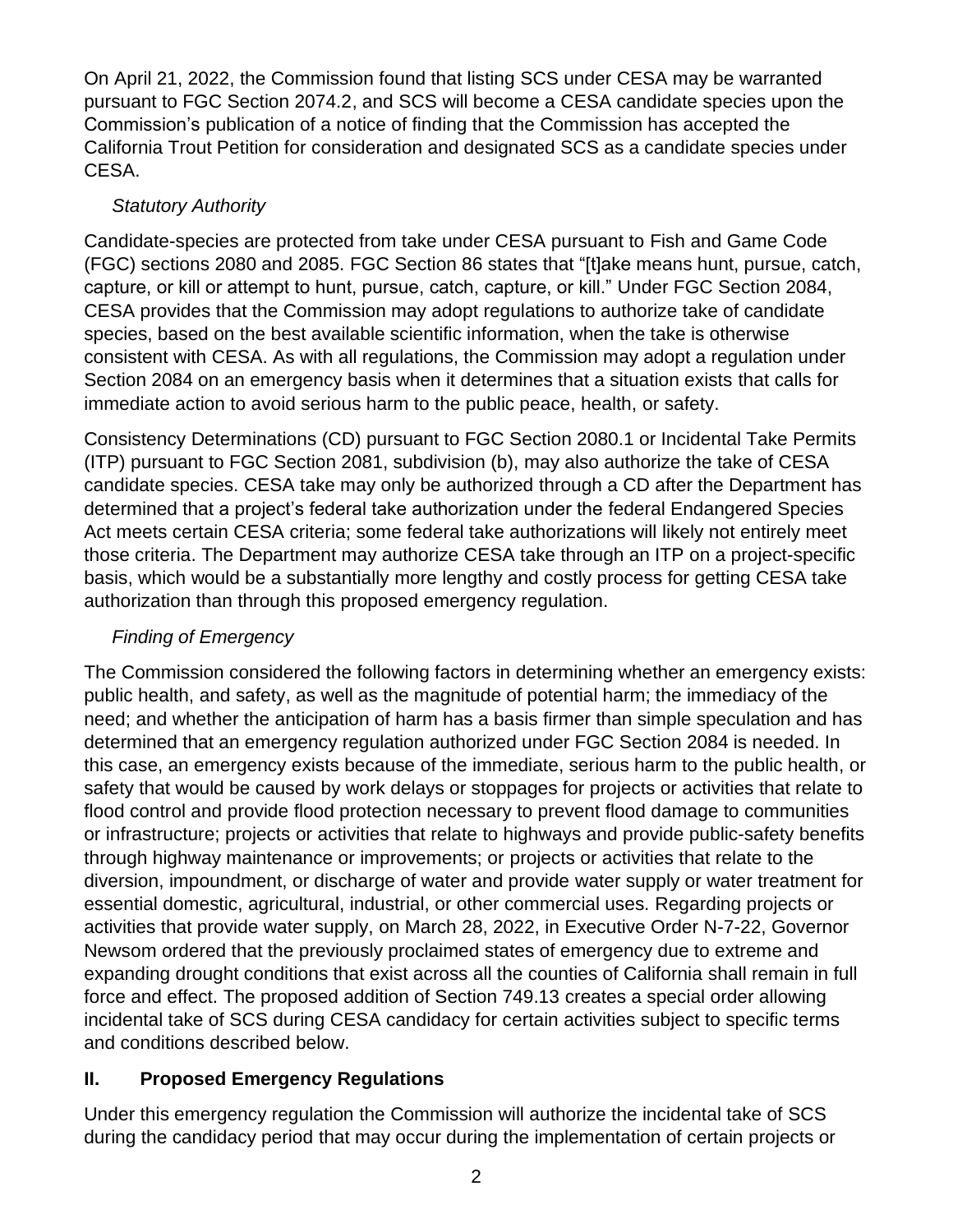activities that relate to flood control; highways; and the diversion, impoundment, or discharge of water; that provide certain benefits to public peace, health, or safety; and that meet other specific conditions described in the proposed addition of Section 749.13. The following paragraphs justify each subsection as follows:

749.13(a): This subsection is necessary to inform how the proponent of a project or activity seeking take authorization shall submit to the Department written documentation via email or physical mail to demonstrate that the project or activity satisfies the criteria in subsections  $(a)(1)-(4)$ .

(a)(1): This subsection lists the types of projects or activities that would satisfy this first of four criteria in subsections (a)(1)-(4). Flood control, and the diversion, impoundment, or discharge of water are mentioned to define to project proponents of the scope of in-stream activities and applicability of this regulation. The definition of "highway" in subsection (a)(1) is the same as in Section 360 of the California Vehicular Code: "'Highway' is a way or place of whatever nature, publicly maintained and open to the use of the public for purposes of vehicular travel. Highway includes street." Referencing this code is necessary to ensure clarity to project proponents of the scope of transportation nexus and applicability of this regulation.

(a)(2): This subsection describes the public benefits that the types of projects or activities listed in subsection (a)(1) must provide to satisfy this second of four criteria in subsections (a)(1) through (4).

Projects or activities that provide flood protection necessary to prevent flood damage to communities or infrastructure may take SCS through work in wetted streams. Without CESA take authorization through this emergency regulation for the take of SCS during candidacy, the risk of unlawful take of a CESA candidate species may cause these flood-protection projects or activities to not be undertaken or significantly delayed if they must instead seek CESA take authorization from the Department through other non-emergency CESA take authorization pathways.

Projects or activities that provide public-safety benefits through highway maintenance or improvements may take SCS through work in wetted streams. Take of SCS may occur during the construction of highway projects when water diversions, which dewater streams and rivers that may be occupied by SCS, are necessary to install bridges or culverts. Without CESA authorization through this emergency regulation for the take of SCS during candidacy, the risk of unlawful take of a CESA candidate species may cause these highway maintenance or improvement projects or activities to not be undertaken or significantly delayed if they must instead seek CESA take authorization from the Department through other non-emergency CESA take authorization pathways.

Ongoing water diversions that provide drinking water or supply water for agriculture, local industries, or other commercial uses are necessary to ensure public health, and safety. Projects or activities that provide water supply or water treatment for essential domestic, agricultural, industrial, or other commercial uses may take SCS through work in wetted streams. Take of SCS may occur through dewatering of streams and rivers or entrainment or injury at a point of diversion. Without CESA authorization for the take of a CESA candidate species through this emergency regulation, the risk of unlawful take of a CESA candidate species may cause these water-supply or water-treatment projects or activities to not be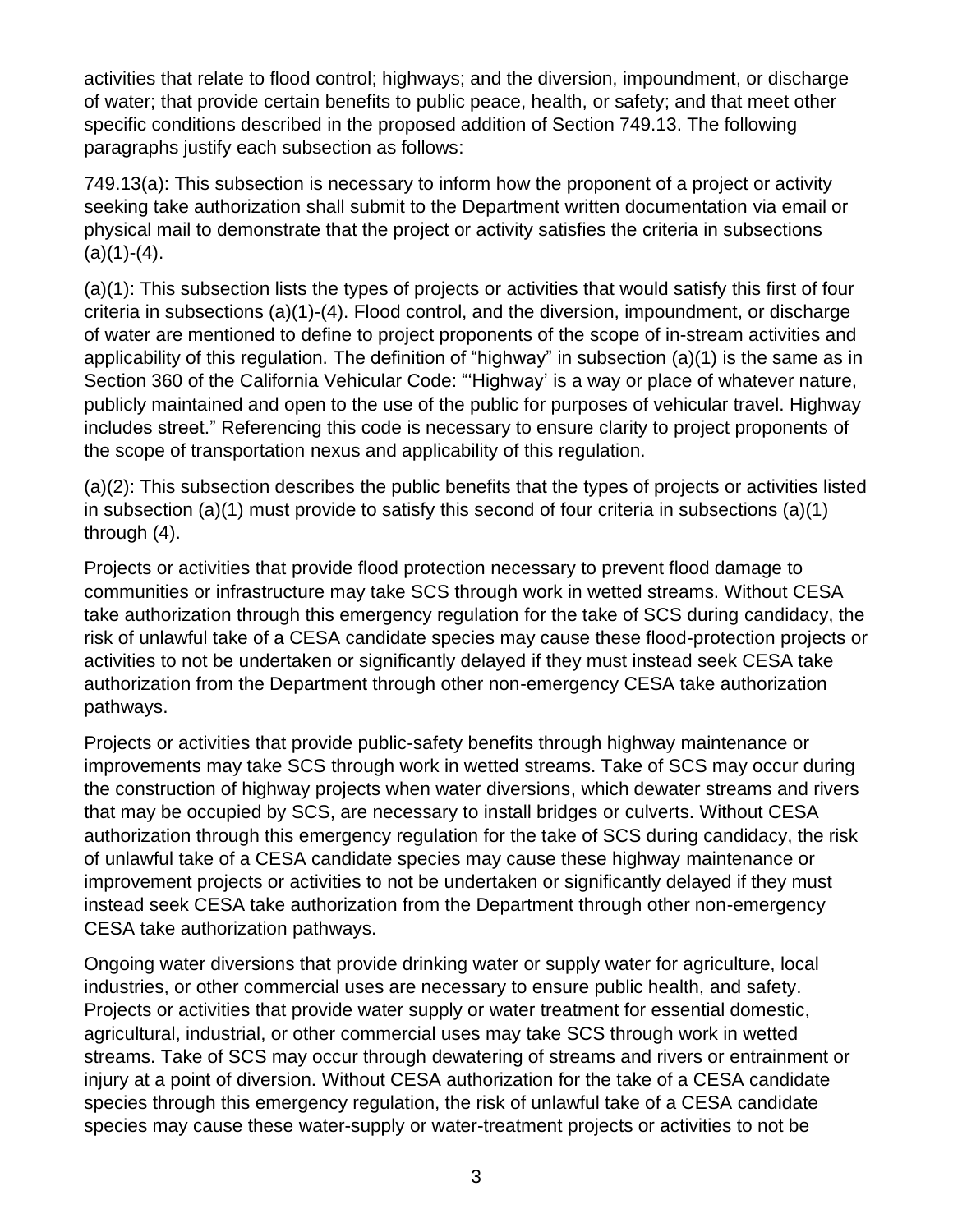undertaken or significantly delayed if they must instead seek CESA take authorization from the Department through other non-emergency CESA-take-authorization pathways.

(a)(3): This subsection describes the federal take authorization and associated documents that are required to satisfy this third of four criteria in subsections (a)(1) through (4). This required federal take authorization is specifically cross-referenced in subsections 749.13(c) and (d).

(a)(4): This subsection describes the requirement related to notification pursuant to FGC Section 1602 that is necessary to satisfy this fourth of four criteria in subsections (a)(1) through (4). Under FGC 1602, when an entity is required to notify the Department and the Department determines the activity may substantially adversely affect an existing fish and wildlife resource, the Department may issue a final agreement to that entity that includes reasonable measures necessary to protect the resource, which may include SCS.

(b): This subsection creates a 30-day timeline, which is necessary to give the Department sufficient time to review the written documentation that the proponent of a project or activity has submitted and make a determination on whether the project or activity satisfies the criteria in subsections (a)(1) through (4) while also ensuring that the Department will promptly make such determinations.

(b)(1) and (b)(2): The requirements in these subsections that the Department make its determinations in writing are intended to ensure transparency and clarity in the Department's determinations.

(c): This subsection describes how any CESA take authorization conferred by this emergency regulation shall have the same operational requirements and be for the same type and amount of take as the federal take authorization for the project or activity that satisfied subsection (a)(3). This subsection is intended to limit the scope of the CESA take authorization (operational requirements and type and amount of take) to the scope of the federal take authorization that CESA take authorization is based on. Further, this subsection is intended to provide a mechanism for the Department to revoke the CESA take authorization if the project or activity is not complying with the terms of its federal take authorization.

(d): This subsection is intended to ensure that only projects that continue to have valid federal take authorization will continue to have CESA take authorization.

(e): This subsection describing responsibility of project proponent to ensure consistency with all applicable laws is necessary to clarify the limitations of the intended effect of this emergency regulation.

## **III. Identification of Reports or Documents Supporting Regulation Change**

A summary of general scientific information on the life history of Southern California steelhead is presented in the National Marine Fisheries Service's Southern California Steelhead Recovery Plan published in January 2012 available online at: [https://www.fisheries.noaa.gov/resource/document/southern-california-steelhead-recovery](https://www.fisheries.noaa.gov/resource/document/southern-california-steelhead-recovery-plan)[plan.](https://www.fisheries.noaa.gov/resource/document/southern-california-steelhead-recovery-plan)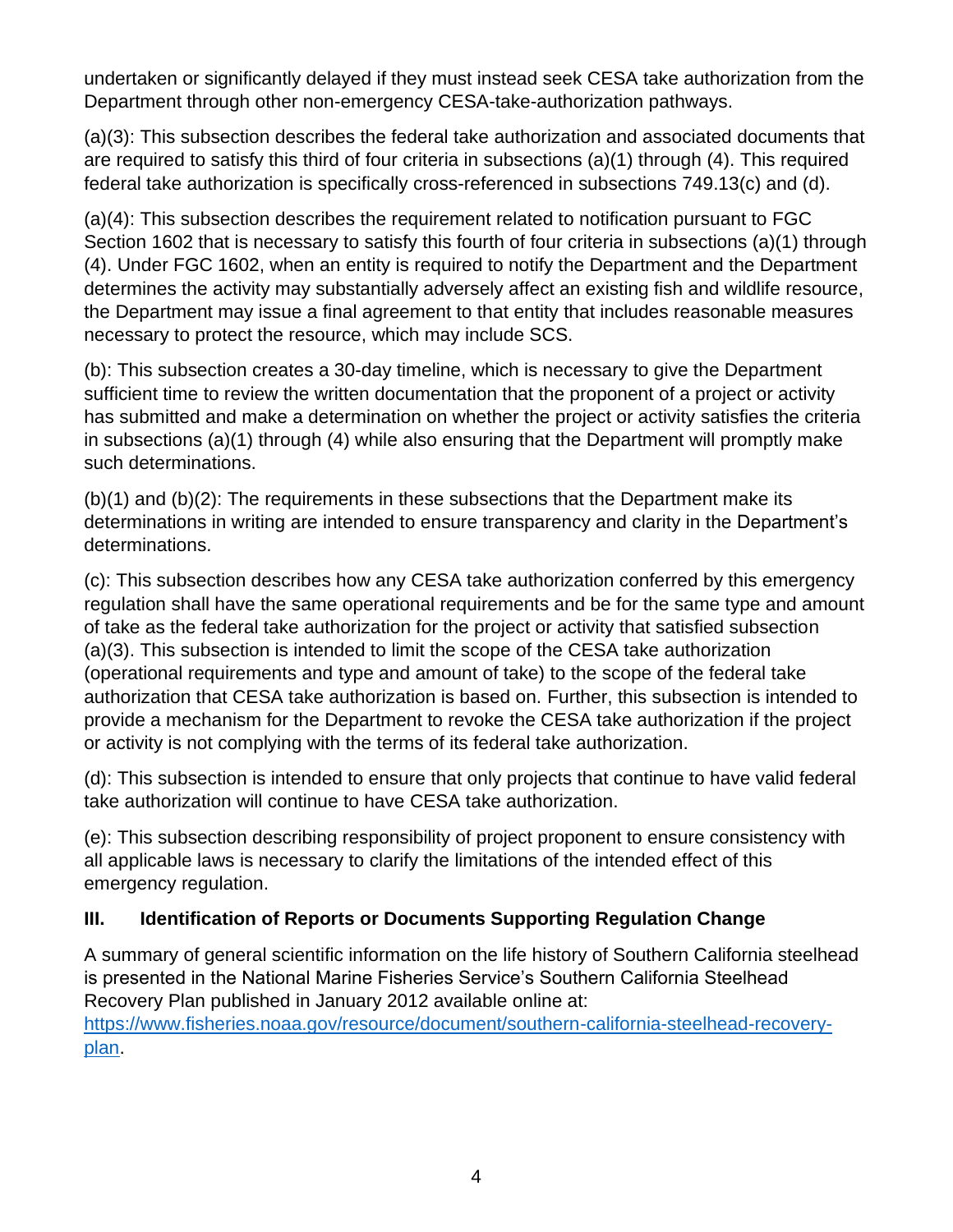### **IV. Impact of Regulatory Action**

The potential for significant statewide adverse economic impacts that might result from the proposed regulatory action has been assessed, and the following determinations relative to the required statutory categories have been made:

(a) Costs or Savings to State Agencies or Costs/Savings in Federal Funding to the State:

The Commission anticipates that there will be costs to the State, specifically the (Department). Estimated program costs of \$87,980.64 over the proposed emergency regulation period of 180 days will be absorbed within existing budgets.

**Table 1.** Estimated Department Implementation Costs for Making Determinations as Required Under this Special Order Relating to Take of Southern California Steelhead

| <b>DFW</b><br><b>Classification</b>                 | <b>Activity/Task</b>                                                                                                                                                                   | <b>Hourly</b><br>Rate <sup>1</sup> | Hours per<br><b>Task</b> | Projected<br>Cost |
|-----------------------------------------------------|----------------------------------------------------------------------------------------------------------------------------------------------------------------------------------------|------------------------------------|--------------------------|-------------------|
| Senior<br>Environmental<br><b>Scientist</b>         | Review whether project or activity<br>satisfies specified criteria                                                                                                                     | \$76.35                            | $\overline{2}$           | \$152.70          |
| Senior<br>Environmental<br><b>Scientist</b>         | Review whether project or activity<br>satisfies specified criteria                                                                                                                     | \$76.35                            | $\overline{2}$           | \$152.70          |
| Senior<br>Environmental<br><b>Scientist</b>         | Meet with proponent to discuss whether<br>project or activity satisfies specified<br>criteria and write explanation of<br>Department's determination on whether<br>it does or does not | \$76.35                            | 6                        | \$458.10          |
| Senior<br>Environmental<br>Scientist,<br>Supervisor | Meet with proponent to discuss whether<br>project or activity satisfies specified<br>criteria and write explanation of<br>Department's determination on whether<br>it does or does not | \$101.80                           | 6                        | \$610.80          |
| Environmental<br>Program<br>Manager                 | Meet with proponent to discuss whether<br>project or activity satisfies specified<br>criteria and write explanation of<br>Department's determination on whether<br>it does or does not | \$123.92                           | 6                        | \$743.52          |
| Regional<br>Manager                                 | Meet with proponent to discuss whether<br>project or activity satisfies specified<br>criteria and write explanation of<br>Department's determination on whether<br>it does or does not | \$123.02                           | $\overline{2}$           | \$246.04          |
| <b>Attorney IV</b>                                  | <b>Consultation with Region</b>                                                                                                                                                        | \$110.72                           | 4                        | \$466.92          |
|                                                     | Subtotal per project                                                                                                                                                                   |                                    |                          | \$2,830.78        |
| Overhead <sup>2</sup>                               |                                                                                                                                                                                        | 24.32%                             |                          | \$688.45          |
| <b>Total per project cost</b>                       |                                                                                                                                                                                        |                                    |                          | \$3,519.23        |
| <b>Grand Total for 25 Projects</b>                  |                                                                                                                                                                                        |                                    |                          | \$87,980.64       |

<sup>1</sup> Hourly Rate includes mean wages per CalHR payscale 2022 and Department benefit rates.

<sup>2</sup> Non-Federal Project Overhead rate for FY 2022 is 24.32% per Department Budget Branch.

Note: Minor discrepancies (less than \$1.00) may be apparent in total costs due to rounding error.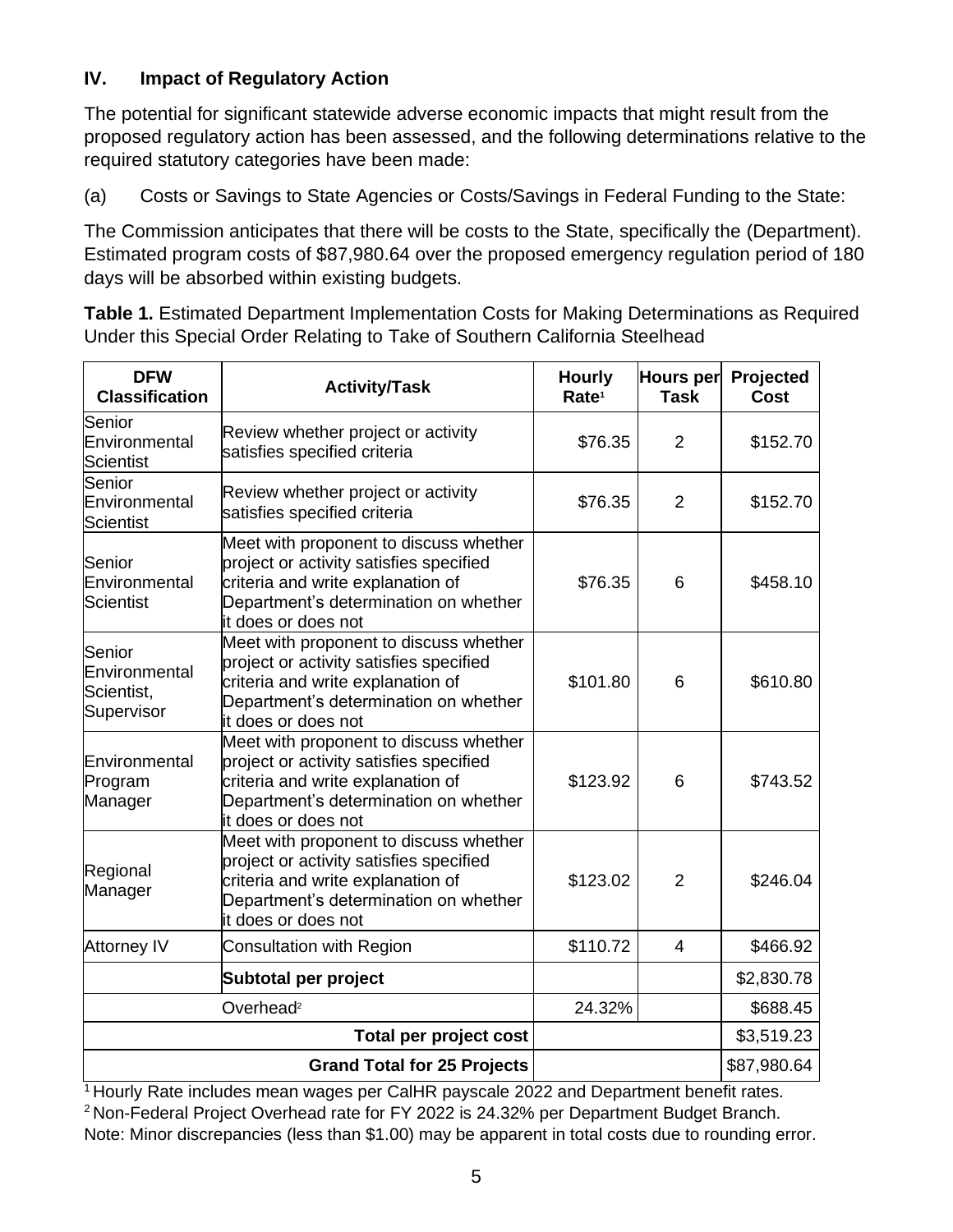Other State agencies, such as California Department of Transportation (Caltrans) may also be affected if they pursue a take allowance through the Department. An estimate of Caltrans potential per project costs is detailed in Table 2.

| <b>Caltrans Classification</b> | <b>Activity/Task</b>           | <b>Hourly</b><br>Rate <sup>1</sup> | <b>Hours per</b><br><b>Task</b> | Projected<br><b>Cost</b> |
|--------------------------------|--------------------------------|------------------------------------|---------------------------------|--------------------------|
| <b>Senior Planner</b>          | Draft correspondence           | \$67.84                            | 1.00                            | \$67.84                  |
| Attorney IV                    | Review correspondence          | \$116.73                           | 0.33                            | \$38.52                  |
| <b>Deputy Director</b>         | Approve filing                 | \$129.88                           | 0.25                            | \$32.47                  |
|                                | Subtotal per project           |                                    | 1.58                            | \$138.83                 |
|                                | Overhead <sup>2</sup>          | 24.32%                             |                                 | \$33.76                  |
|                                | <b>Total per project costs</b> |                                    |                                 | \$172.59                 |

**Table 2.** Estimated Caltrans Implementation Costs for Take of Southern California Steelhead

<sup>1</sup> Hourly Rate includes mean wages per CalHR payscale 2022 and estimated benefit rates. <sup>2</sup> Non-Federal Project Overhead rate for FY 2022 is estimated to be 24.32% estimate Note: Minor discrepancies (less than \$1.00) may be apparent in total costs due to rounding error.

(b) Nondiscretionary Costs/Savings to Local Agencies:

This emergency regulation will not introduce nondiscretionary costs or savings to local agencies. Should an agency choose to consider the review and issuance of a permit, the process would likely entail the review of project plans, census information, and relocation plans.

(c) Programs Mandated on Local Agencies or School Districts:

None.

(d) Costs Imposed on Any Local Agency or School District that is Required to be Reimbursed Under Part 7 (commencing with Section 17500) of Division 4, Government Code:

None.

# **V. Authority and Reference**

The Commission adopts this emergency action pursuant to the authority vested by Sections 399 and 2084 of the Fish and Game Code to implement, interpret, or make specific Sections 399 and 2084 of the Fish and Game Code.

# **VI. Section 399 Finding**

Delays or stoppages for projects or activities that relate to flood control and provide flood protection necessary to prevent flood damage to communities or infrastructure that would likely occur without this emergency regulation because of SCS CESA protections would jeopardize that flood protection.

Delays or stoppages for projects or activities that relate to highways and provide public-safety benefits through highway maintenance or improvements that would likely occur without this emergency regulation because of SCS CESA protections would jeopardize those public safety benefits.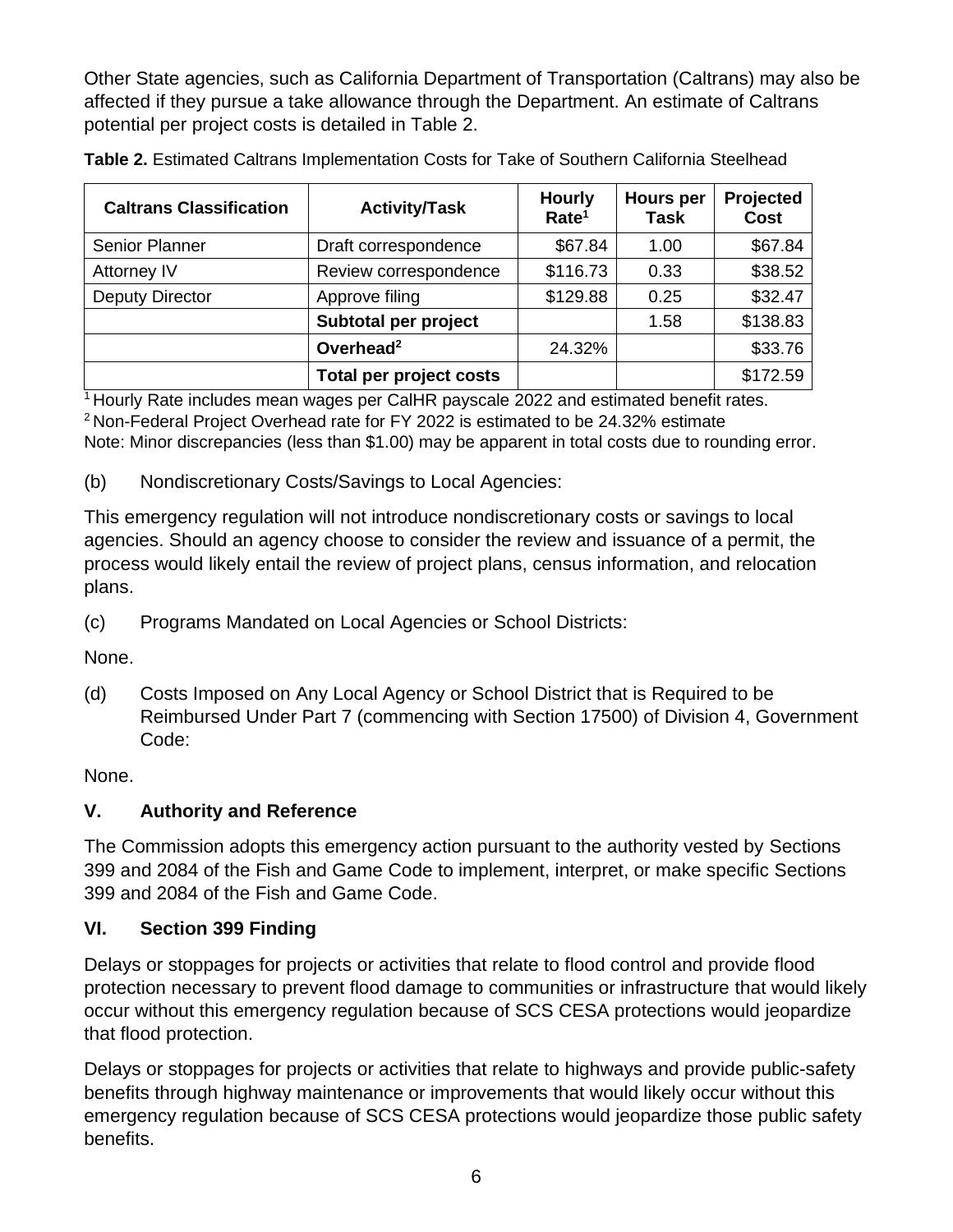Delays or stoppages for projects or activities related to the diversion, impoundment, or discharge of water that provide water supply or water treatment for essential domestic, agricultural, industrial, or commercial uses that would likely occur without this emergency regulation because of SCS CESA protections would jeopardize those water supply or water treatment public benefits. Regarding projects or activities that provide water supply, on March 28, 2022, in Executive Order N-7-22, Governor Newsom ordered that the previously proclaimed states of emergency due to extreme and expanding drought conditions that exist across all the counties of California shall remain in full force and effect.

Pursuant to Section 399, subdivision (b), of the Fish and Game Code, the Commission finds, based on the information above, that adopting this regulation is necessary for the immediate preservation of the public peace, health and safety.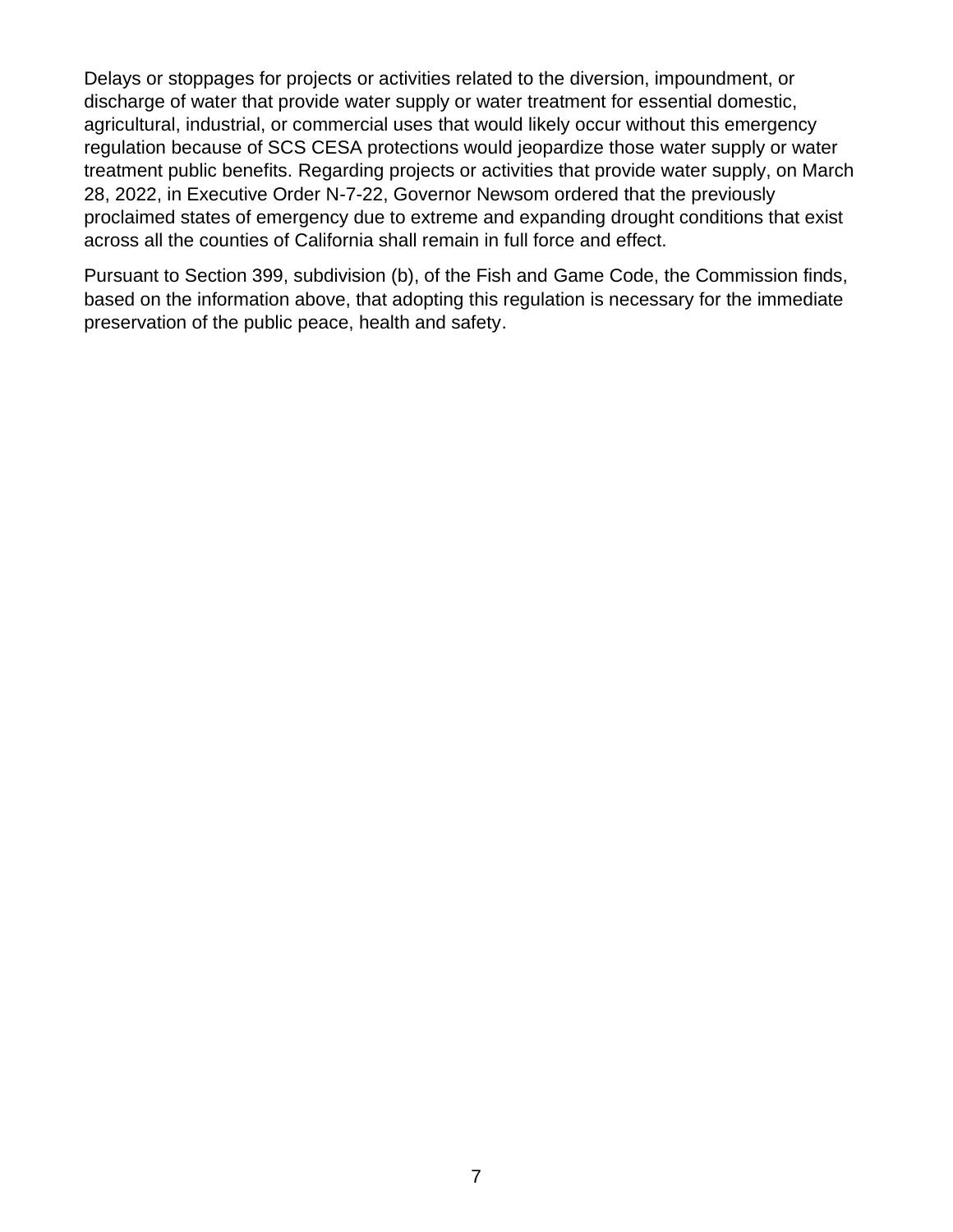### Informative Digest (Plain English Overview)

On June 14, 2021, the California Fish and Game Commission (Commission) received a petition (the Petition) from California Trout to list Southern California steelhead (*Oncorhynchus mykiss*, hereinafter "SCS"), as endangered under the California Endangered Species Act (CESA). SCS is defined in the petition as all *O. mykiss*, including anadromous and resident life histories, below manmade and natural complete barriers to anadromy from the Santa Maria River, San Luis Obispo County (inclusive) to the U.S. Mexico border. The anadromous and resident life history forms of the species *O. mykiss* commonly referred to as "steelhead" and "rainbow trout," respectively, overlap in distribution and interbreed throughout much of their range. It is difficult if not impossible to visually distinguish between the two life histories in freshwater, especially during early life stages.

A Southern California steelhead Distinct Population Segment (Southern California steelhead DPS) is currently listed under the federal Endangered Species Act. That federal-listing has the same geographic scope as the SCS CESA listing proposed by California Trout in its petition; however, the federal listing only includes the anadromous life history of *O. mykiss*. It is important to note that it is difficult if not impossible to visually distinguish between the two life histories in freshwater, especially during early life stages. Even genetic analysis may not reveal which life history an individual *O. mykiss* has or will express. Accordingly, for management purposes the National Marine Fisheries Service generally considers any *O. mykiss* within the rivers included in the geographic scope of the Southern California steelhead DPS listing to be a part of that listing unit.

On December 15, 2021, the Commission received the California Department of Fish and Wildlife's (Department) 90-day evaluation report on the Petition. In that evaluation report the Department determined that there is sufficient scientific information in the petition to indicate that the petitioned action may be warranted.

On February 17, 2022, the Commission closed the public hearing and administrative record and continued the deliberation and decision on whether listing SCS as endangered under CESA may be warranted to a future Commission meeting to be held no later than May 18, 2022. Continuing the deliberation and decision allowed the Commission to consider a potential 2084 regulation in the same Commission meeting in which the Commission might make a may-be-warranted finding that would make SCS a candidate species under CESA.

On April 21, 2022, the Commission found that listing SCS under CESA may be warranted pursuant to FGC Section 2074.2, and SCS will become a CESA candidate species upon the Commission's publication of a notice of finding that the Commission has accepted the California Trout Petition for consideration and designated SCS as a candidate species under CESA.

Candidate-species are protected from take under CESA pursuant to Fish and Game Code (FGC) sections 2080 and 2085. FGC Section 86 states that "[t]ake means hunt, pursue, catch, capture, or kill or attempt to hunt, pursue, catch, capture, or kill." Under FGC Section 2084, CESA provides that the Commission may adopt regulations to authorize take of candidate species, based on the best available scientific information, when the take is otherwise consistent with CESA. As with all regulations, the Commission may adopt a regulation under Section 2084 on an emergency basis when it determines that a situation exists that calls for immediate action to avoid serious harm to the public peace, health, or safety.